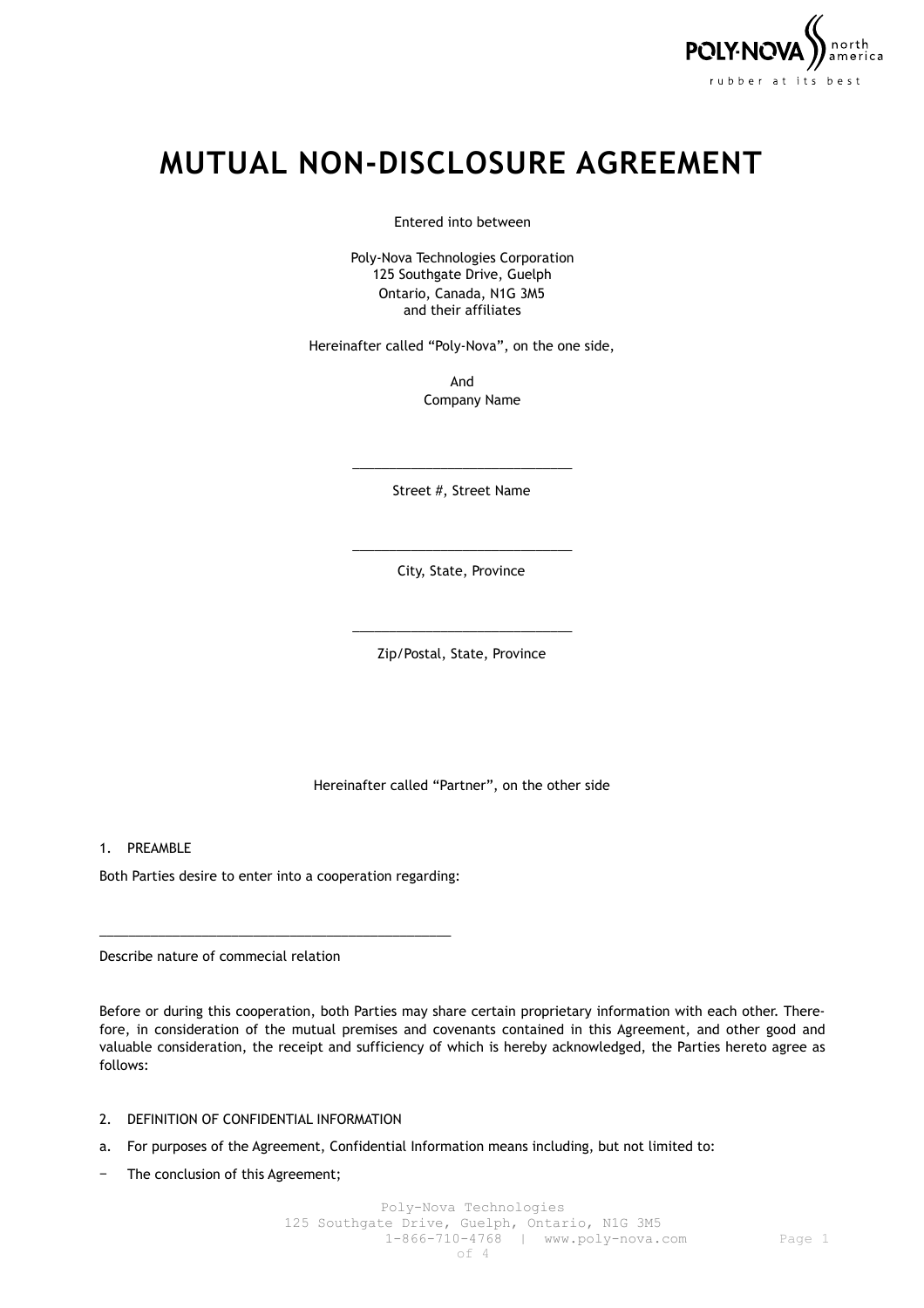

- The fact that both Parties conduct negotiations regarding the cooperation pursuant to paragraph 1. of this Agreement including the content of these negotiations;
- − Any scientific or technical information, design, description of products, formula, development or manufacturing processes, equipment or developments, drawings, graphics, manuals etc.;
- Any products, samples and prototypes, materials etc. used by either Party;
- − Any marketing information, strategies, projections, sales estimates, business plans, calculations relating to past, present or future business activities;
- − Any of either Party's Intellectual Property Rights including trademarks, registered designs, patents, scripts, texts, technical descriptions, pictures, videos, software etc.;
- Any other information that should be considered as either Party's trade or industrial secrets.
- b. the foregoing, Confidential Information shall not include information, which
- − Is publicly available;
- − Becomes publicly available without breach of this Agreement;
- − Was known by the other Party prior to receiving this Agreement;
- Was received by the other Party from a third-Party source being authorized for dissemination; or
- Both Parties agreed to except from confidentiality.

## 3. DISCLOSURE OF CONFIDENTIAL INFORMATION

- a. Each Party shall treat any information pursuant to paragraph 2. a. of this Agreement as strictly confidential. This obligation shall notably imply the duty to use Confidential Information not for purpose other than as authorized pursuant to paragraph 1. of this agreement.
- b. Notwithstanding the foregoing, each Party may disclose Confidential Information pursuant to any governmental, judicial or administrative order, provided the Partner promptly notifies the other Party in writing of such demand for disclosure. The disclosing Party shall disclose Confidential Information only to the necessary extend.
- c. Each Party shall make provisions that no unauthorized persons get access to the Confidential Information and shall minimize the number of involved persons.
- d. Each Party shall limit disclosure of Confidential Information to its directors, officers, employees, agents, representatives or other third Parties (such as accountants, auditors, lawyers or other consultants) who have a need to know such confidential Information in connection with the scope of the cooperation pursuant to paragraph 1. of this agreement.
- e. Each Party shall advise its representatives of the proprietary nature of the Confidential Information pursuant to Paragraph 2.a. of this Agreement and the obligations set forth in this Agreement and require such representatives to keep the Confidential Information confidential.

# 4. CODE OF CONDUCT

- a. Neither Party is entitled to copy written Confidential Information pursuant to paragraph 2.a. of this agreement unless otherwise agreed in written;
- b. Each Party shall store any electronic storage devices containing Confidential Information (including but not limited to CDs, DVDs, USB-Sticks, hard disks etc.) separately from any other of the Partner's business records.
- c. Each Party shall protect any Confidential Information pursuant to paragraph 2. a. of this Agreement against unauthorized access – including access by unauthorized employees – on a regular basis. This shall include but not be limited to separate storage of printed documents in a locked cabinet, suitable electronic action (password-protection or local instead of network storage). The storage of Confidential Information pursuant to paragraph 2.a of this Agreement in virtual locations (internet clouds etc.) is strictly prohibited.
- d. Any media containing Confidential Information pursuant to paragraph 2. a. of this Agreement in particular if these documents are emailed – shall be marked as confidential.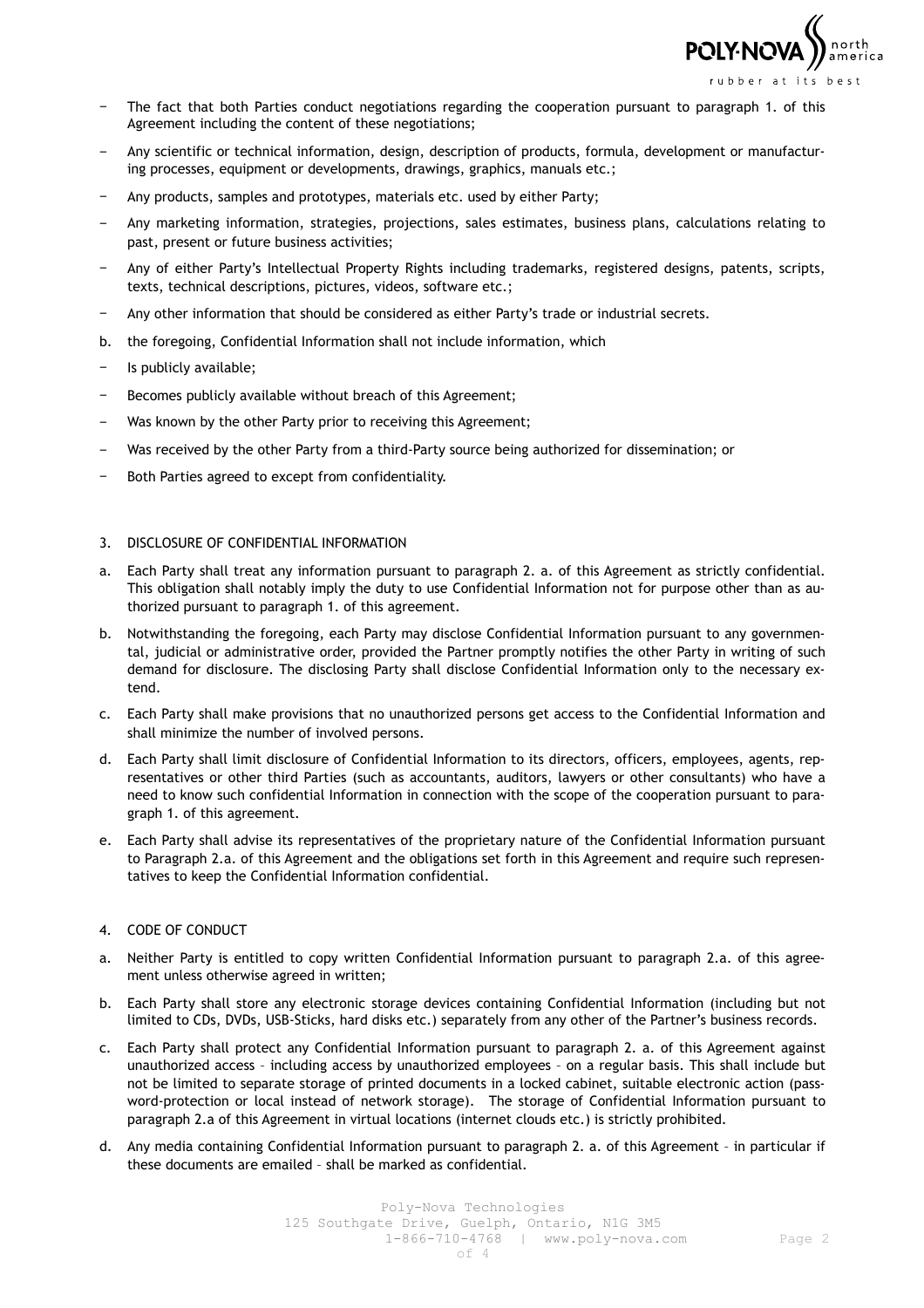

e. Furthermore, each Party shall take all necessary action to avoid trustless employees having access to Confidential Information pursuant to paragraph 2. a. of this Agreement.

#### 5. RETURN OF CONFIDENTIAL INFORMATION

- a. Either Party shall immediately return all tangible material embodying the Confidential Information pursuant to paragraph 2.a. of this agreement and all notes, summaries, drawings, manuals, records or other information as well as computerized images, CDs, DVDs, etc., if
- The negotiations for the cooperation pursuant to paragraph 1 of this Agreement failed; or
- One Party is requested by the other to do so.

In this event, any back-up copies shall be promptly destroyed and one Party shall - upon the other's request to certify such destruction in writing.

b. Both Parties acknowledge with respect to this Agreement that they are not entitled to withhold any Confidential Information pursuant to paragraph 2. a. of this Agreement and they shall return any data without compensation of costs.

## 6. INTELLECTUAL PROPERTY RIGHTS

- a. Neither Party shall be granted any property right or license on the other Party's Confidential Information. All Intellectual Property Rights, including trademarks, registered designs, patents, scripts, texts, technical descriptions, pictures, videos, software etc. shall remain the respective Party's sole property.
- b. Neither Party shall be entitled to claim property rights nor have claimed such rights by third Parties based on information received from the other Party.

## 7. LIABILITY

- a. Both Parties acknowledge that no representation or warranty as to the accuracy or completeness of Confidential Information is being made by the disclosing Party.
- b. One Party shall notify the other immediately upon discovery of any unauthorized use or disclosure of Confidential Information.

#### 8. CONTRACT PENALTY

a. Shall either Party breach his duties resulting from this agreement, a penalty in the amount of USD \$50,000 shall be agreed.

#### 9. TERM

a. Any obligations deriving from this Agreement shall remain in effect for an indefinite period of time to the extent permissible under statutory provisions, even if the negotiations for the cooperation as described in paragraph 1 failed or the cooperation is terminated at a later date.

#### 10. FINAL PROVISIONS

- a. If any provision of the contract of these Terms is held invalid, void, unenforceable for any reason, all other provisions shall remain valid to the extent permissible under statutory provisions. Any invalid provision shall be substituted by a valid one, which comes close to the intended purpose.
- b. Amendments, side-letters, conditions additions shall be in writing to be legally binding.
- c. If these Terms do not provide for a regulation, the statutory provisions shall apply.